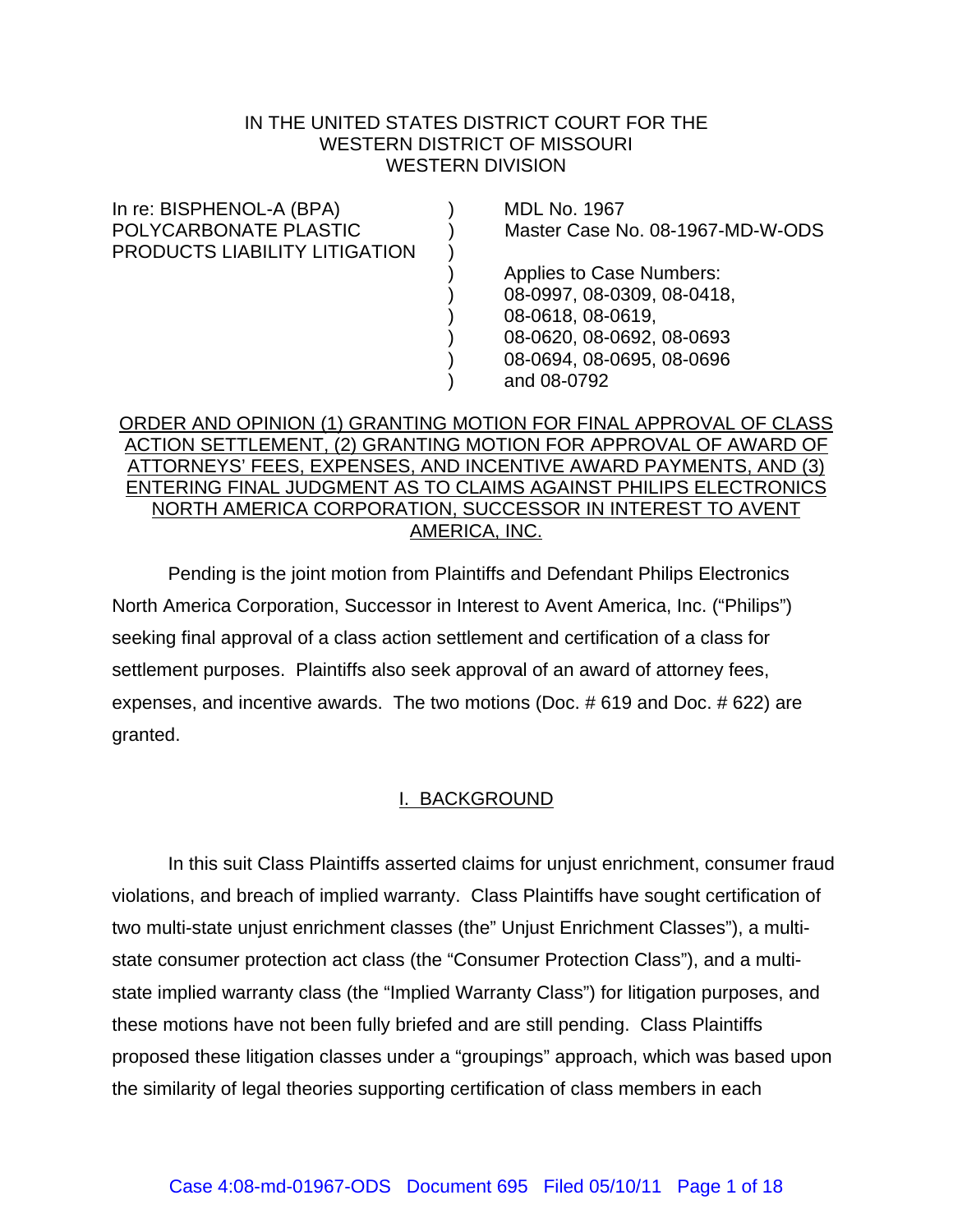respective state. The only states in which Class Plaintiffs did not seek class certification of their claims for trial purposes are Alabama, Mississippi, Ohio, Oregon, Texas, and Wyoming. As set forth in detail in the briefing in support of Plaintiffs' motion for class certification, Class Plaintiffs chose not to move for certification in these states for trial purposes due to manageability concerns arising from perceived peculiarities in those states' laws.

The Settlement achieved, however, eliminates any such manageability concerns by eliminating issues that would otherwise impact any trial of these claims. In addition, the Settlement achieved eliminates the need for the two separate unjust enrichment groupings that were proposed for litigation purposes. Settlement Class Plaintiffs now seek certification of a single Settlement Class that consolidates the following "groupings" into a single settlement class, thereby eliminating any distinction between them:

*Unjust Enrichment Multistate Class*. All persons who purchased or acquired a new polycarbonate baby bottle or training/sippy cup in Alabama, Alaska, Arkansas, California, Colorado, the District of Columbia, Georgia, Hawaii, Illinois, Indiana, Iowa, Kansas, Kentucky, Maine, Maryland, Massachusetts, Missouri, Mississippi, Nevada, New Hampshire, New Mexico, New York, Ohio, Oklahoma Oregon, Pennsylvania, Rhode Island, South Carolina, South Dakota, Tennessee, Texas, Utah, Vermont, Washington, Wisconsin, West Virginia or Wyoming that was manufactured, sold or distributed by Philips.

*Consumer Fraud Multistate Class*. All persons who purchased or acquired a new polycarbonate baby bottle or training/sippy cup in Alaska, Arkansas, Arizona, California, Colorado, Connecticut, Delaware, the District of Columbia, Florida, Georgia, Hawaii, Idaho, Illinois, Kansas, Kentucky, Louisiana, Maine, Maryland, Massachusetts, Michigan, Missouri, Minnesota, Montana, Nebraska, Nevada, New Hampshire, New Jersey, New Mexico, New York, North Carolina, North Dakota, Oklahoma, Pennsylvania, Rhode Island, South Carolina, South Dakota, Vermont, Washington, West Virginia or Virginia that was manufactured, sold or distributed by Philips.

*Implied Warranty Multistate Class*. All persons who purchased or acquired a new polycarbonate baby bottle or training/sippy cup in Alaska,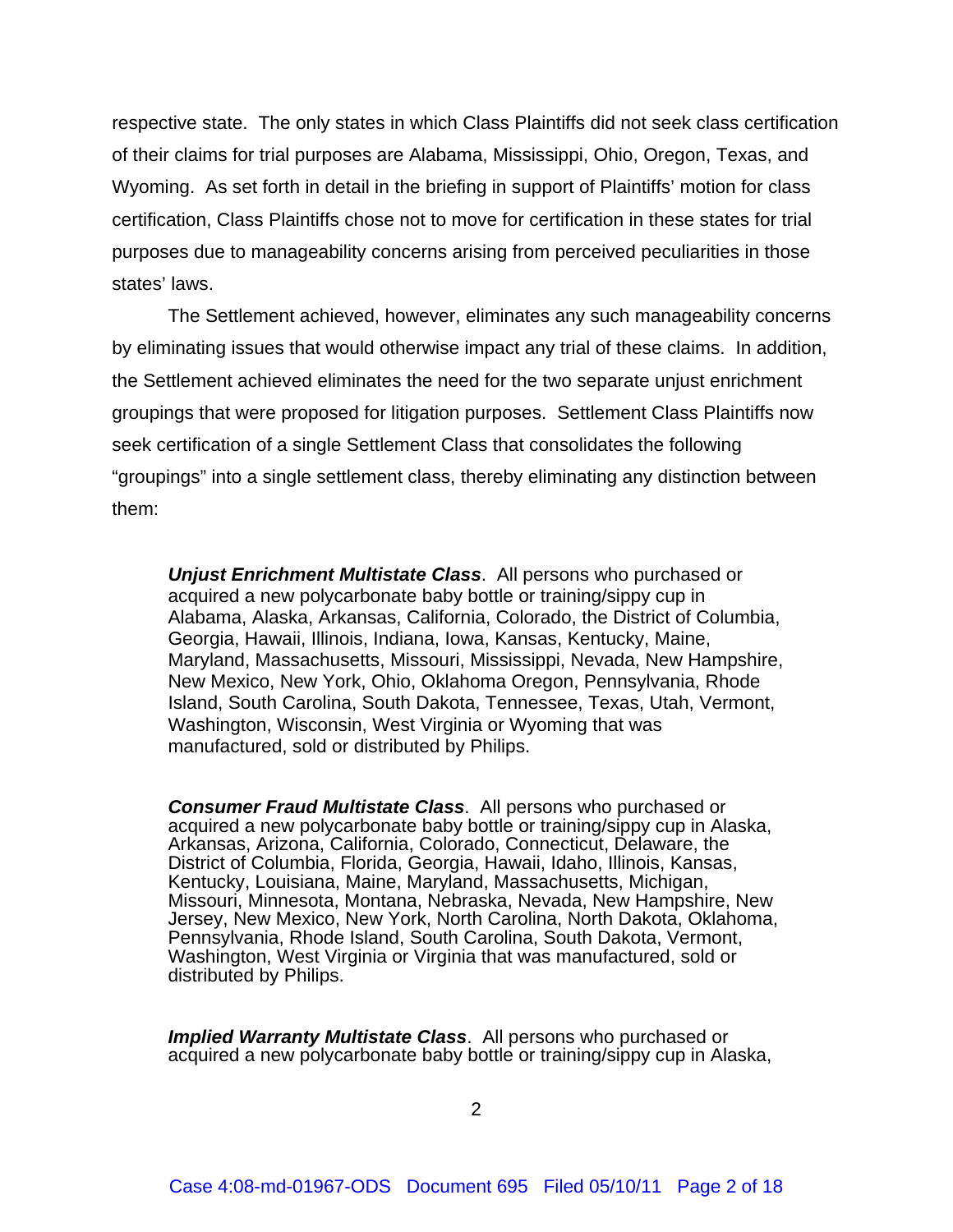Colorado, Connecticut, Delaware, the District of Columbia, Hawaii, Kansas, Louisiana, Maine, Maryland, Massachusetts, Michigan, Minnesota, Missouri, Nebraska, Nevada, New Jersey, Oklahoma, Pennsylvania, South Carolina, Virginia, and West Virginia that was manufactured, sold or distributed by Philips.

The settlement proposes six categorizations of class members, with individual class members qualifying for a particular categories based upon a combination of (1) actions taken by the individual, (2) the individual's motivations, and (3) the degree of proof possessed by the individual. These categories were derived from the Court's November 9, 2009, Orders (Doc. # 261 and Doc. # 264), particularly Part II.F of Doc. # 261 which described the limited circumstances in which consumers would have damages on a warranty claim. In rough summary, the categories and relief are as follows:

Category A: People who

- 1. Return the product OR provide proof of purchase and attest that the product was destroyed or discarded,
- 2. Attest or prove they purchased BPA-free products to replace destroyed/discarded product, and
- 3. Attest or prove they discarded or destroyed the BPA product because of concerns about BPA

Category B: People who

- 1. Return the product OR provide proof of purchase and attest that the product was destroyed or discarded, and
- 2. Attest or prove they discarded or destroyed the BPA product because of concerns about BPA

Category C: People who

1. Return the product OR provide proof of purchase and attest that the product was destroyed or discarded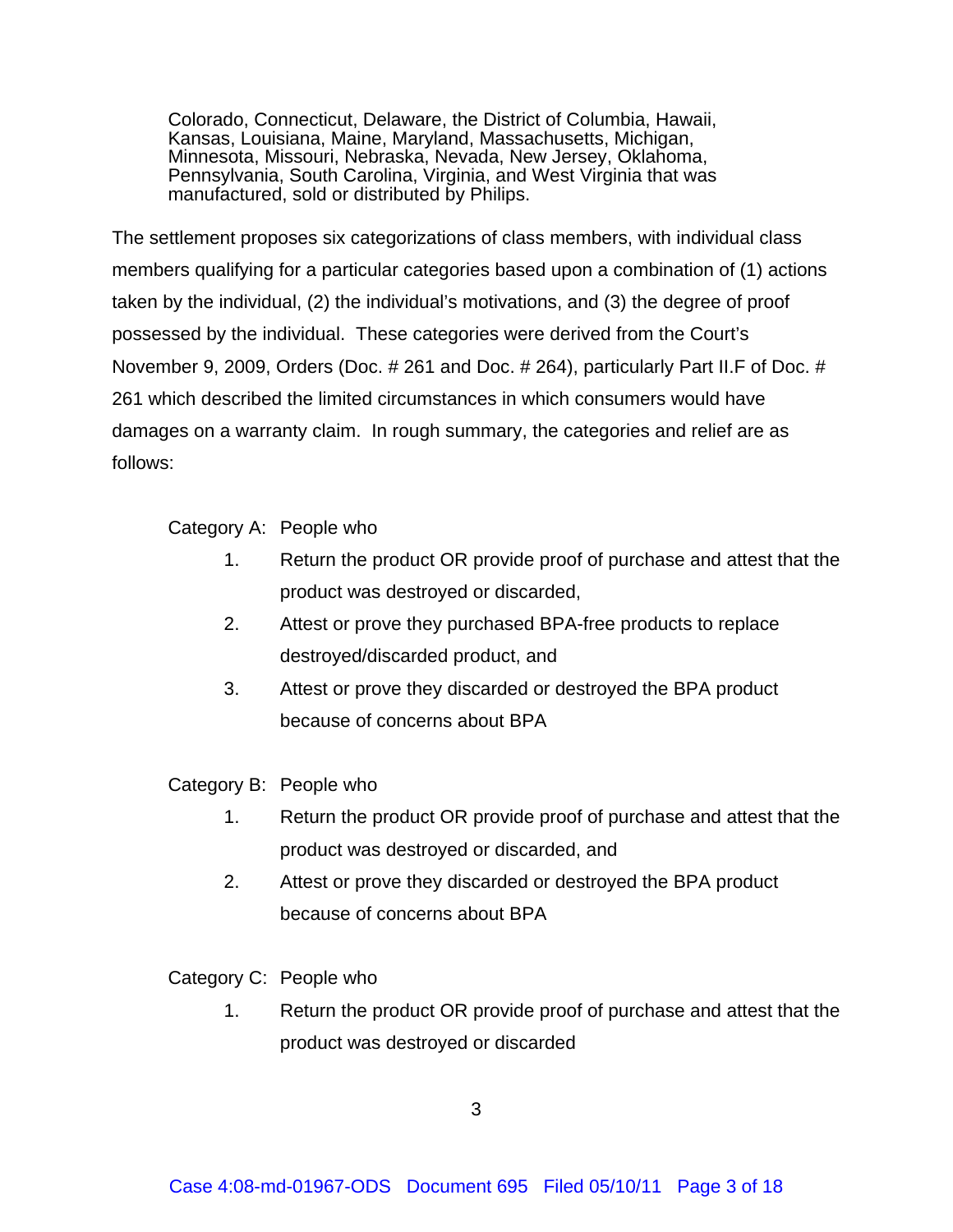# Category D: People who

- 1. Identify the products purchased and the date of purchase
- 2. Attest or prove they purchased BPA-free products to replace destroyed/discarded product
- 3. Attest or prove they discarded or destroyed the BPA product because of concerns about BPA

# Category E: People who

- 1. Identify the products purchased and the date of purchase
- 2. Attest or prove they discarded or destroyed the BPA product because of concerns about BPA

Category F: People who

1. Identify the products purchased and the date of purchase

Members in each category receive the following:

- A 100% refund in cash OR 125% of that value in vouchers
- B Vouchers for 80% of the value
- C Vouchers for 60% of the value
- D Vouchers for 50% of the value
- E Vouchers for 40% of the value
- F Vouchers for 30% of the value

The vouchers may be used toward the purchase of other products manufactured by Philips.

On January 7, 2011, the Court conditionally certified the settlement class, preliminarily approved the settlement, and directed distribution of notice to the class members. Two objections were filed: one from Christi Weinstein and one from Max Carapia. A hearing was held on May 2, 2011.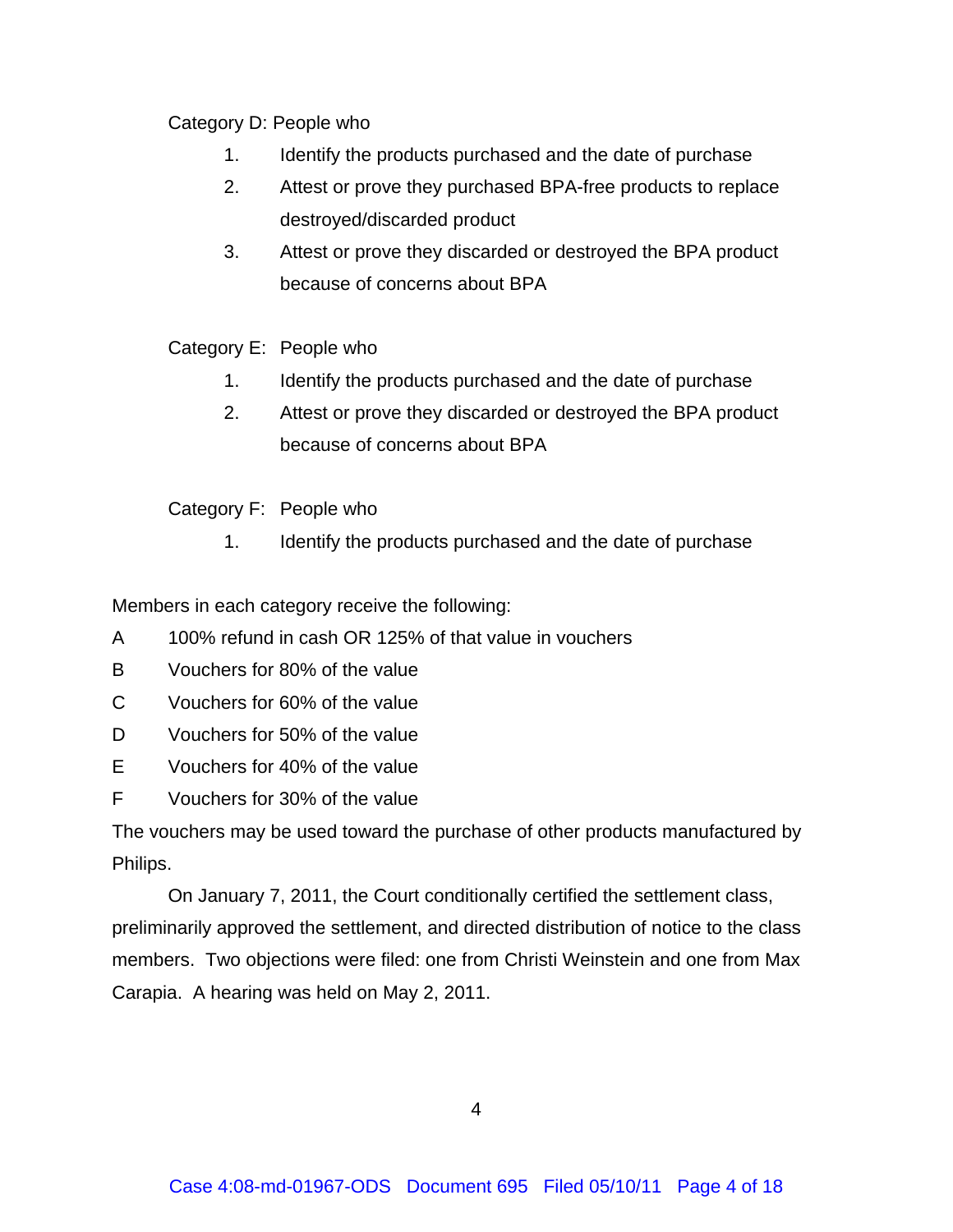#### II. DISCUSSION

#### A. Evaluation of the Settlement<sup>1</sup>

"The district court must consider a number of factors in determining whether a settlement is fair, reasonable, and adequate: the merits of the plaintiff's case, weighed against the terms of the settlement; the defendant's financial condition; the complexity and expense of further litigation; and the amount of opposition to the settlement." Van Horn v. Trickey, 840 F.2d 604, 607 ( $8<sup>th</sup>$  Cir. 1988). The most important consideration is a comparison between the merits of plaintiff's case and the amount offered to settle. In re Wireless Tele. Federal Cost Recovery Fees Litig., 396 F.3d 922, 933 (8<sup>th</sup> Cir. 2005).

The Court's November 2009 Orders described rather narrow circumstances in which individuals could assert warranty claims – and the damages for such claims would be minimal given the products involved. The universe of unjust enrichment claims (and corresponding damages) would also have been rather narrow, particularly in light of the Court's observation that the same issue limiting warranty claims might become a jury issue for unjust enrichment claims.<sup>2</sup> If the case(s) went to trial, victory for Plaintiffs would also depend on the jury's view of significant (and hotly contested) scientific matters. Fraudulent omission<sup>3</sup> claims – which, unlike the other claims, might support an award of punitive damages – are fraught with problems relating to materiality and reliance, which present problems of proof and further generally preclude

<sup>&</sup>lt;sup>1</sup>The Court elects to begin its discussion by evaluating the settlement, because (1) the settlement sets the circumstances for evaluating Rule 23's requirements and (2) if the settlement is deemed unfair, then there is no need to consider Rule 23.

 $2^{\alpha}$ [T]he extent of any benefit received by Plaintiffs would be a factor in determining whether and to what extent Defendants' retention of money is unjust – but this is a matter for a jury to resolve." Doc. # 261 at 21.

<sup>&</sup>lt;sup>3</sup>The Court previously dismissed claims premised on fraudulent and negligent misrepresentation and breach of expressed warranties.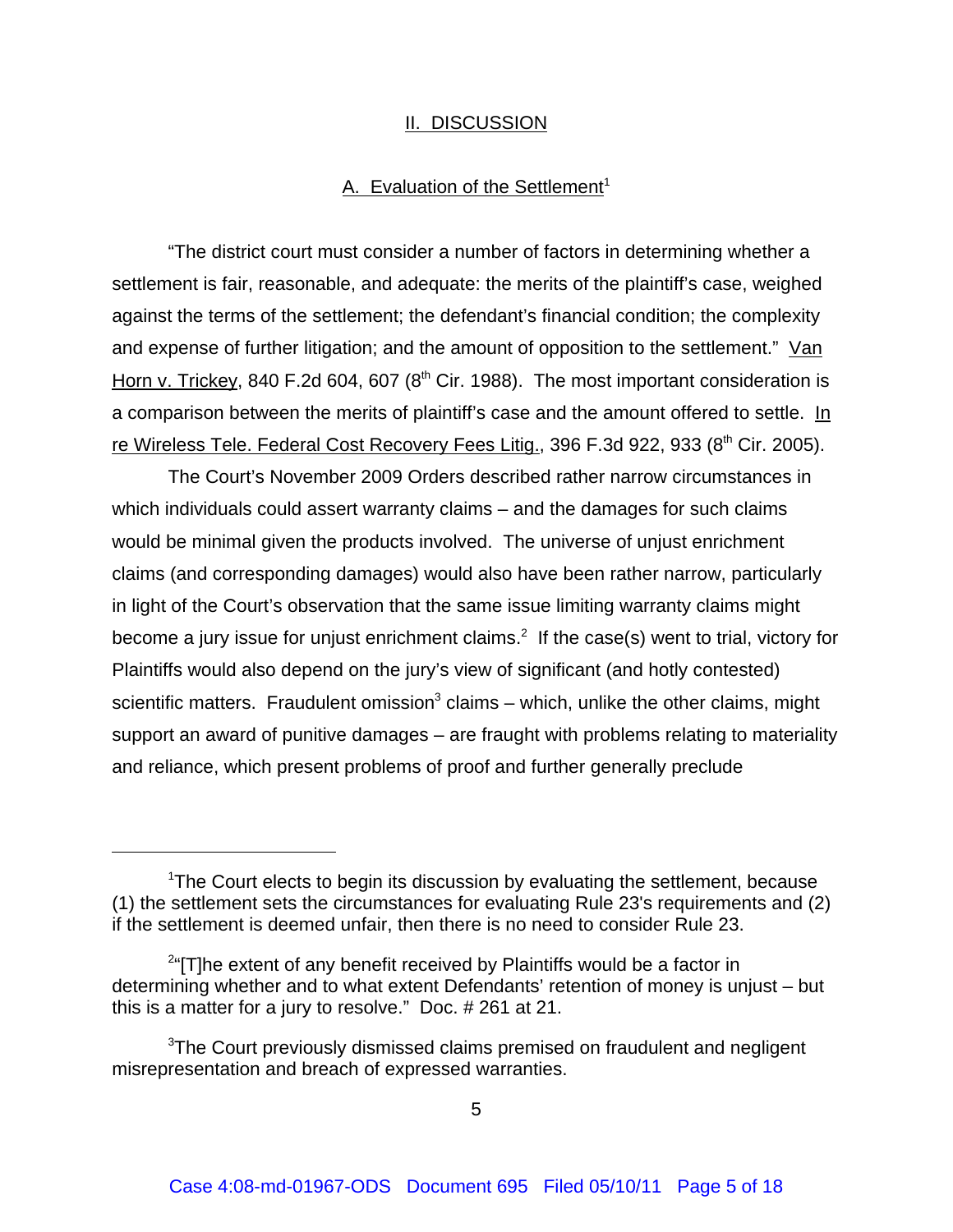certification of claims. Given the uncertainty of success and the minimal damages that are recoverable, the amount of the settlement is imminently reasonable.

The proposed Settlement was entered into at arm's-length by experienced counsel and only after extensive arm's-length negotiations, including through mediation supervised by a retired United States District Judge, the Honorable Nicholas Politan. The proposed Settlement is not the result of collusion. The proposed Settlement bears a probable, reasonable relationship to the claims alleged by Class Plaintiffs and the litigation risks of the Settlement Class as well as Philips. The proposed Settlement was entered into in good faith, is reasonable, fair and adequate, and is in the best interest of the Settlement Class. Class Counsel and the Class Representatives have fairly and adequately represented the Settlement Class for purposes of entering into and implementing the Settlement Stipulation. The Court finds that the proposed Settlement is sufficiently within the range of reasonableness and merits final approval.

Both objectors contend the settlement is a "coupon settlement" within the meaning of 28 U.S.C. § 1712(a). The Court raised this issue before granting preliminary approval and declared that it was "presently of the view that the settlement" is not a coupon settlement. The term "coupon" is not statutorily defined, but the Court notes the vouchers provided in this case are unique in that they do not necessarily require the class members' expend money of their own in order to realize the benefits of the settlement. They are also unique in that they do not require class members to use the vouchers on the same (or even similar) products to those that gave rise to this litigation. Cf. Reibstein v. Rite Aid Corp., 2011 WL 192512 (E.D. Pa. 2011); Browning v. Yahoo! Inc., 2007 WL 4105971 (N.D. Cal. 2007). Moreover, it should be noted that section 1712 does not forbid approval of coupon settlements; they are subject to greater scrutiny under section 1712(e) and may have an effect on attorney fees. The Court discussed section 1712(e) in the order granting preliminary approval and stated as follows:

The Court notes several factors that (preliminarily, at least) indicate "the settlement is fair, reasonable, and adequate for class members." The vouchers contemplated by the settlement are transferable (theoretically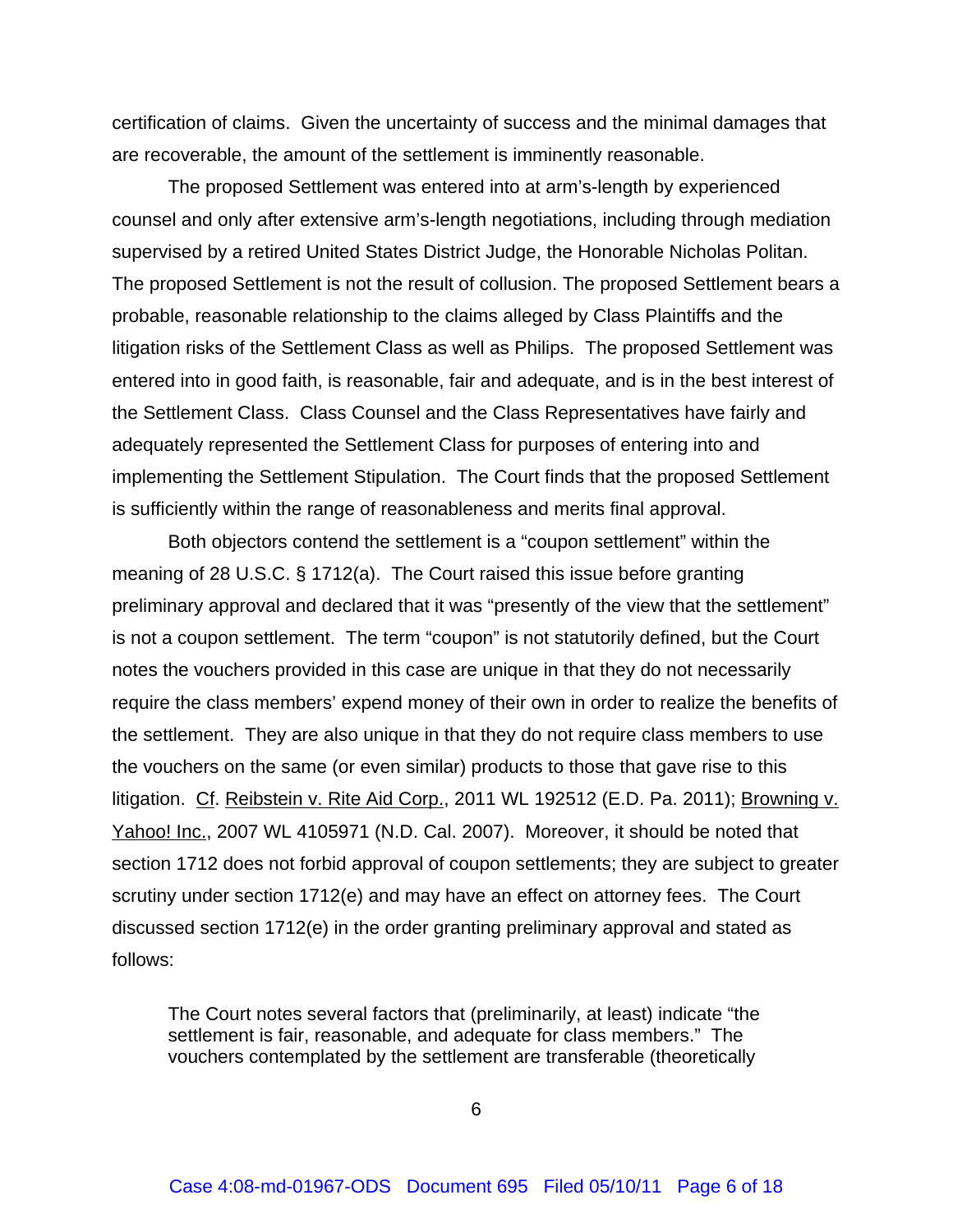making them convertible to cash) and in most instances will be sufficient in amount to allow consumers to redeem them for products without the expenditure of additional funds. Thus, class members will not have to "pay" to enjoy the benefits of the settlement. The vouchers can be used on a wide variety of products, which helps insure their utility and value. The Court also notes that the products in question include products that are not made of plastic and are not used orally, which further helps insure the vouchers' utility. For those who have the "best claims" (based on prior orders of the Court that discuss the validity of various claims), an option exists to receive money in lieu of vouchers. Finally, the settlement calls for injunctive relief (although it should be noted that the injunctive relief may not directly or specifically benefit class members).

Nothing presented by the Objectors suggests this statement was incorrect or should be reconsidered, and the Court adheres to its preliminary view.

### B. Other Objections to the Settlement

Ms. Weinstein<sup>4</sup> presents several other arguments designed to demonstrate the relief is illusory or that the settlement is otherwise ill-advised. The Court rejects all of these arguments.

She first contends the injunctive relief is illusory. The injunctive relief prohibits Philips from selling products containing BPA unless a "major manufacturer, including any of the Defendants in this litigation," sells BPA products. Ms. Weinstein points out that Philips is a Defendant in this litigation and contends this means that Philips is barred from selling BPA products unless a major manufacturer, including Philips, decides to sell BPA products. This argument is frivolous for a variety of reasons, including (1) it conflicts with the parties' intent as stated during the hearings and in

<sup>&</sup>lt;sup>4</sup>Mr. Carapia's timely objection focused on his argument that the settlement is a "coupon settlement." He presented additional arguments, both in writing and at the hearing, after the deadline for filing objections had passed. These arguments are the subject of a Motion to Strike, which has not been fully briefed and, hence, has not been ruled. While the Court has not decided whether to formally strike the late-filed objections, the Court has decided that they should not be considered because they were not timely filed.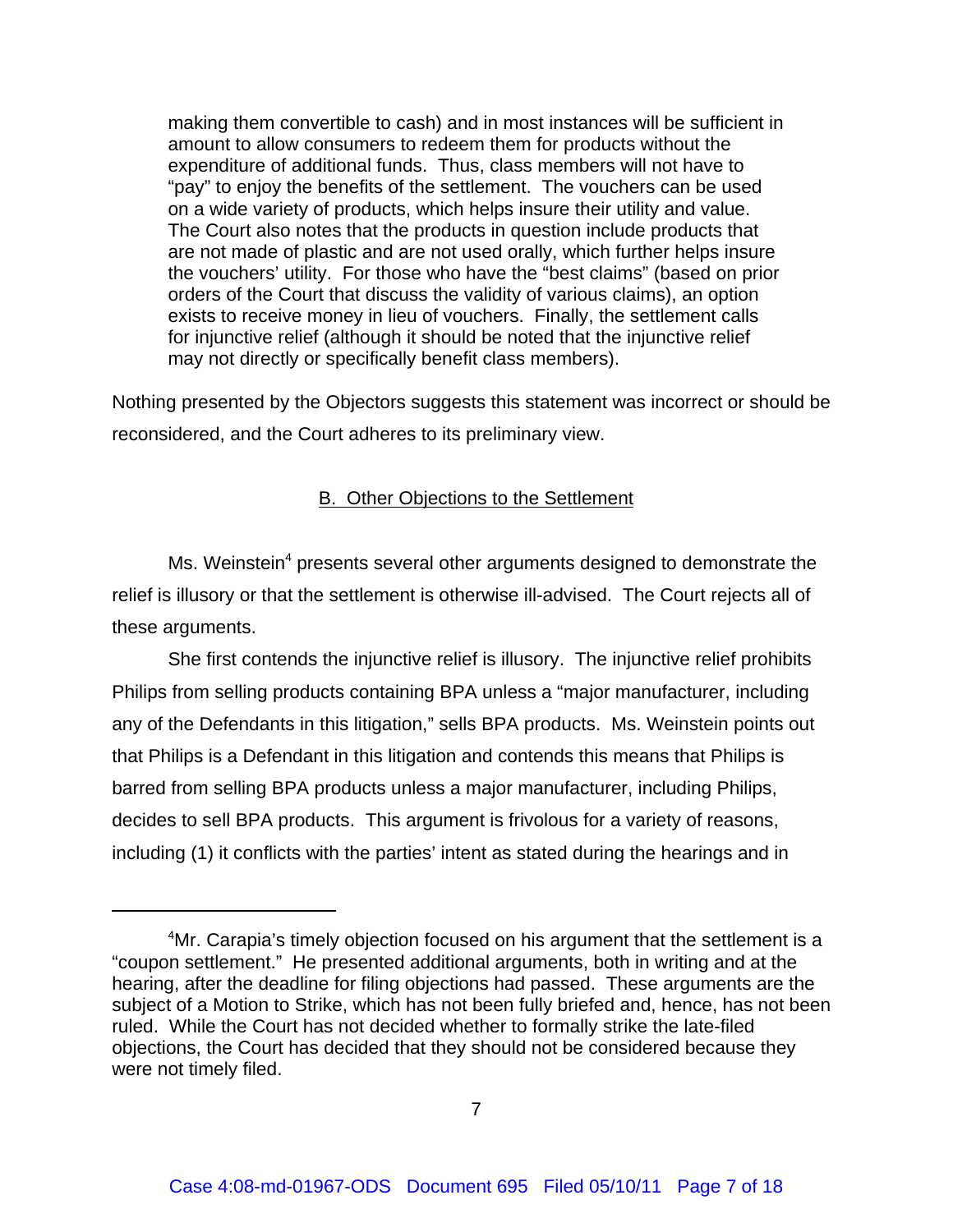written documents and (2) suggests the Court would interpret the injunction as permitting Philips to unilaterally ignore it.

Second, she argues the Most Favored Nation ("MNF") Clause renders the settlement unfair. This Clause generally provides some relief to Philips in the event that another defendant settles on terms that are more favorable than the terms of this settlement, in which case "Philips shall be entitled to a modification to the terms of this Settlement Stipulation to obtain the full benefit of the more favorable settlement." However, nothing permits Philips to recoup any money or vouchers already distributed to class members. Any dispute resolving whether another settlement is more favorable or the relief due Philips is to be resolved by the mediator (Judge Politan). The MNF is designed to assuage the first-settling defendant's fears that it will lose the opportunity for a favorable settlement by "settling first" or "settling early." The Court simply does not discern any unfairness to the class members.

Ms. Weinstein's third argument contends the settlement does not clearly indicate whether it applies to people who purchased used products manufactured by Philips. Any confusion that might exist is insignificant because the parties do not contemplate including purchasers of used products – so there is no prejudice if purchasers of used products fail to submit claim forms. The argument ultimately has little real effect because the Claim Forms approved by the Court do not require Settlement Class Members to indicate whether the BPA Products purchased or acquired are new or used. Thus, those individuals that submit a Claim Form based on used products will obtain relief under the Settlement.

Fourth, Ms. Weinstein contends it is not clear whether people who purchased from retailers are included in the class, or whether the class only covers people who purchased directly from Philips. The argument focuses on the documents originally submitted to the Court and does not account for subsequent changes. Specifically, the Order granting preliminary approval directed that the class definition be amended so that it "is consistently described as consisting of consumers who bought or acquired BPA products *manufactured by Philips*." Doc. # 577 at 9-10 (emphasis in original). This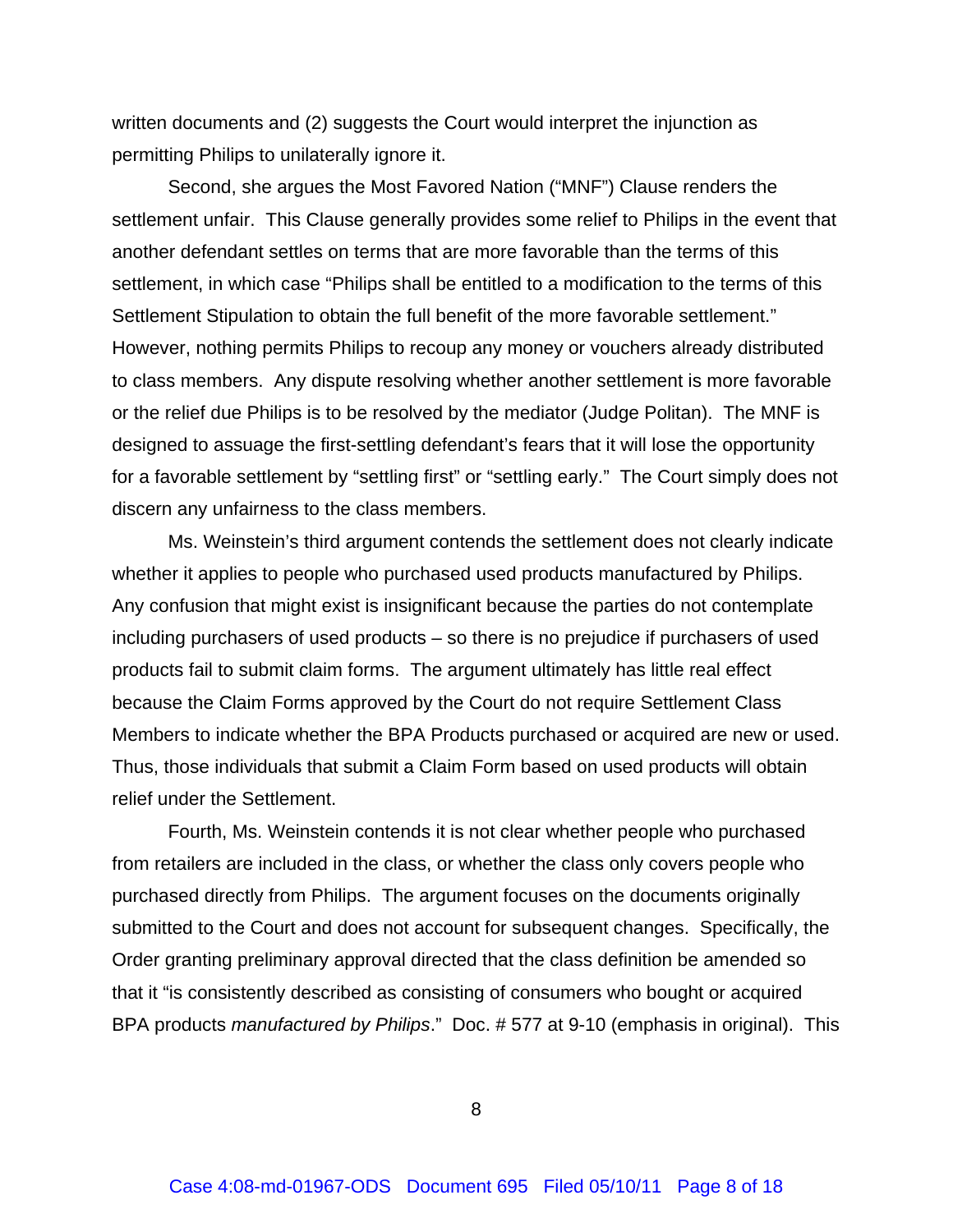was intended, among other purposes, to alleviate the need to worry about who actually sold the product to the consumer.

Finally, Ms. Weinstein argues the proposed class period – January 1, 2001, to the present – is vague because "the present" is an undefined term. First of all, Philips stopped selling products with BPA some time ago – so there are not likely any class members who have recently bought such products. Moreover, it is customary for "the present" to be the date of the judgment. This argument is frivolous.

#### C. Alabama, Mississippi, Ohio, Oregon, Wyoming and (Particularly) Texas

Ms. Weinstein presents several arguments designed to suggest certification generally and the settlement specifically are unfair to residents of Alabama, Mississippi, Ohio, Oregon, Texas, and Wyoming. (Ms. Weinstein is a resident of Texas). The Court will address Rule 23's requirements in the next section, but in the interest of clarity all of Ms. Weinstein's arguments will be addressed in a single place.

Ms. Weinstein primary argument is that class members from these states are inadequately represented by Class Plaintiffs and Plaintiffs' Counsel and the settlement is unfair because they are limited to Settlement relief Categories C and F. The Court doubts Ms. Weinstein has standing to raise this objection because even if this limitation on Texas residents did not exist she would still be limited to relief under Category F. Thus, even if the objection has merit, Ms. Weinstein will not benefit. Nonetheless, the Court will address this objection out of an abundance of caution.

Class Counsel's legal assessment was that these states could not be included in a litigation class. That being the case, Philips was less than willing to agree to a formation of a settlement class that included these individuals when the alternative in litigation would likely be individual suits. Class Counsel essentially used the bargaining power created by the already-proposed class of people from forty-four states and leveraged a settlement on behalf of people from the six states that could not be included originally. In short, the settlement provides residents of these states with something from the settlement instead of leaving them to face individual suits. The well-founded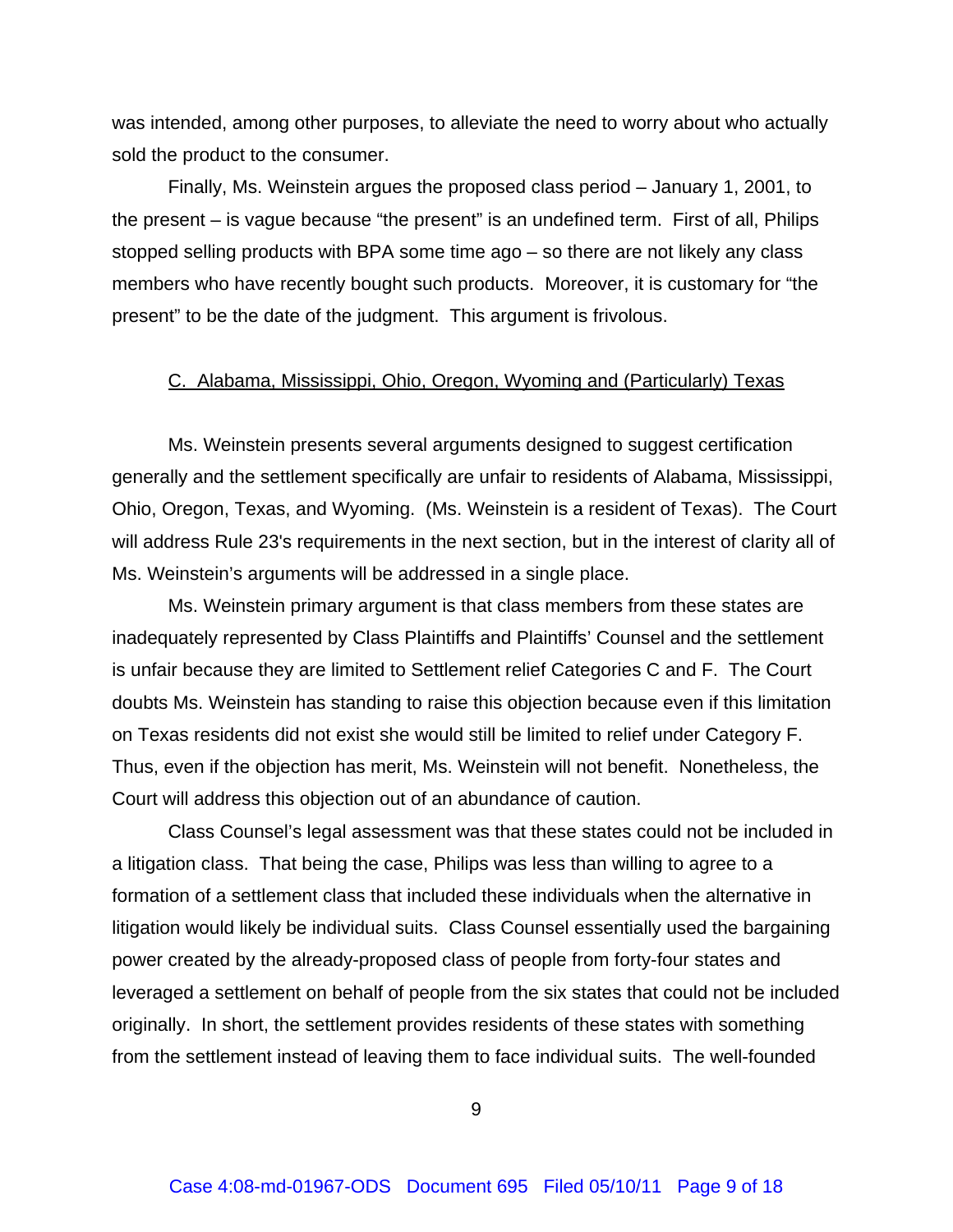belief that the only alternative would be individual suits (because peculiarities of state law would preclude their inclusion in a class for litigation purposes) justified both (1) Philips' unwillingness to agree to settle with these individuals on the same terms as everyone else and (2) Class Counsel's willingness to agree to the settlement, recognizing that the likely alternative was probably no recovery at all.

In addition to this history, the Court notes Ms. Weinstein is the only resident of these states to raise this objection (and, as stated, it does not benefit her anyhow). The lack of objections is valid consideration in evaluating the fairness of a settlement. For these reasons, the Court finds that the limitation on the relief available to class Alabama, Mississippi, Ohio, Oregon, Texas, and Wyoming is fair and reasonable when balancing the strengths of the case with the risks of continued litigation.

Ms. Weinstein's remaining arguments require little attention. She contends that the settlement would not be permitted under Texas law because Texas law has a stronger prohibition on coupon settlements. She also argues that the attorney fees sought would not be permitted under Texas law. Without deciding whether these characterizations of Texas law are correct, the Court simply notes that Texas' procedural rules do not apply in federal court.

#### D. Rule 23

With respect to the proposed Settlement Class as set forth in the Settlement Stipulation, this Court has determined that, for purposes of a settlement of the Action only, Plaintiffs have satisfied each of the Rule 23(a) Prerequisites. The Court finds that the Class Members are so numerous that joinder of all members is impracticable. Fed. R. Civ. P. 23(a)(1). The Court finds that there are questions of law or fact common to the Settlement Class. Fed. R. Civ. P. 23(a)(2). Common questions of law or fact include the following: (1) whether Philips failed to adequately disclose material facts relating to BPA in the course of its sales of the BPA Products; (2) whether Philips' conduct was unlawful; (3) whether the BPA products were merchantable, and (4) how the resulting monetary damages to consumers should be calculated. The claims of the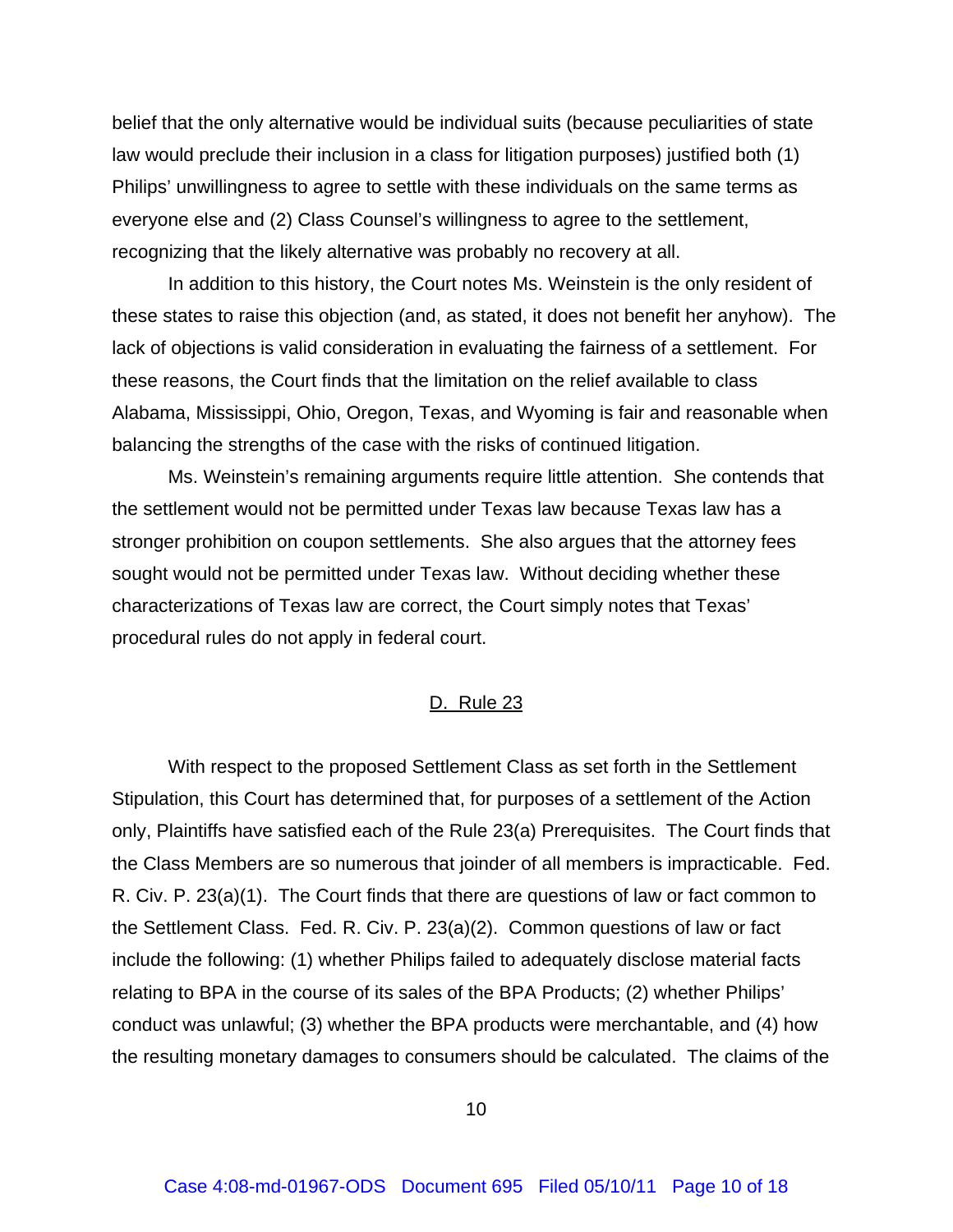Class Plaintiffs are typical of the claims of the Settlement Class. Fed. R. Civ. P. 23(a)(3). Here, Plaintiffs have alleged that Philips sold unmerchantable products and failed to disclose or adequately disclose material facts to members of the Settlement Class. Plaintiffs assert that there was sufficient uniform treatment by Philips so that each Class Plaintiff and Settlement Class Member states the same claim concerning the same conduct and seeks the same relief from Philips. The ability of the parties to achieve a settlement on terms applicable to the entire Settlement Class underscores the finding of typicality. Finally, Class Plaintiffs will fairly and adequately protect the interests of the Settlement Class. Fed. R. Civ. P. 23(a)(4). The Class Plaintiffs do not have interests that are antagonistic to the Class and are fully aligned with the interests of other Class Members. In addition, because Plaintiffs' Counsel has and will continue to fairly and adequately represent the interests of the Settlement Class, they are qualified for appointment as class counsel for purposes of the Settlement under Rule 23(g). Accordingly, the Court finds that Class Plaintiffs have satisfied Rule 23(a) for purposes of evaluating this Settlement.

With respect to the Settlement as contained in the Settlement Stipulation, the Court also "finds that the questions of law or fact common to class members predominate over any questions affecting only individual members," and "that a class action is superior to other available methods for fairly and efficiently adjudicating the controversy." Fed. R. Civ. P. 23(b)(3). Here, Class Members share a common legal grievance arising from Philip's alleged failure to disclose or adequately disclose material facts related to BPA to any of the purchasers of the BPA Products and the sale of what Plaintiffs identify as unmerchantable products. There are also significant common factual questions, including the health effects of BPA. The Common legal and factual questions are central to all Class Members' claims and predominate over any individual questions that may exist for purposes of this Settlement, and the fact that the Parties are able to resolve the case on terms applicable to all Settlement Class Members underscores the predomination of common legal and factual questions for purposes of this Settlement.

In concluding that the Settlement Class should be certified pursuant to Rule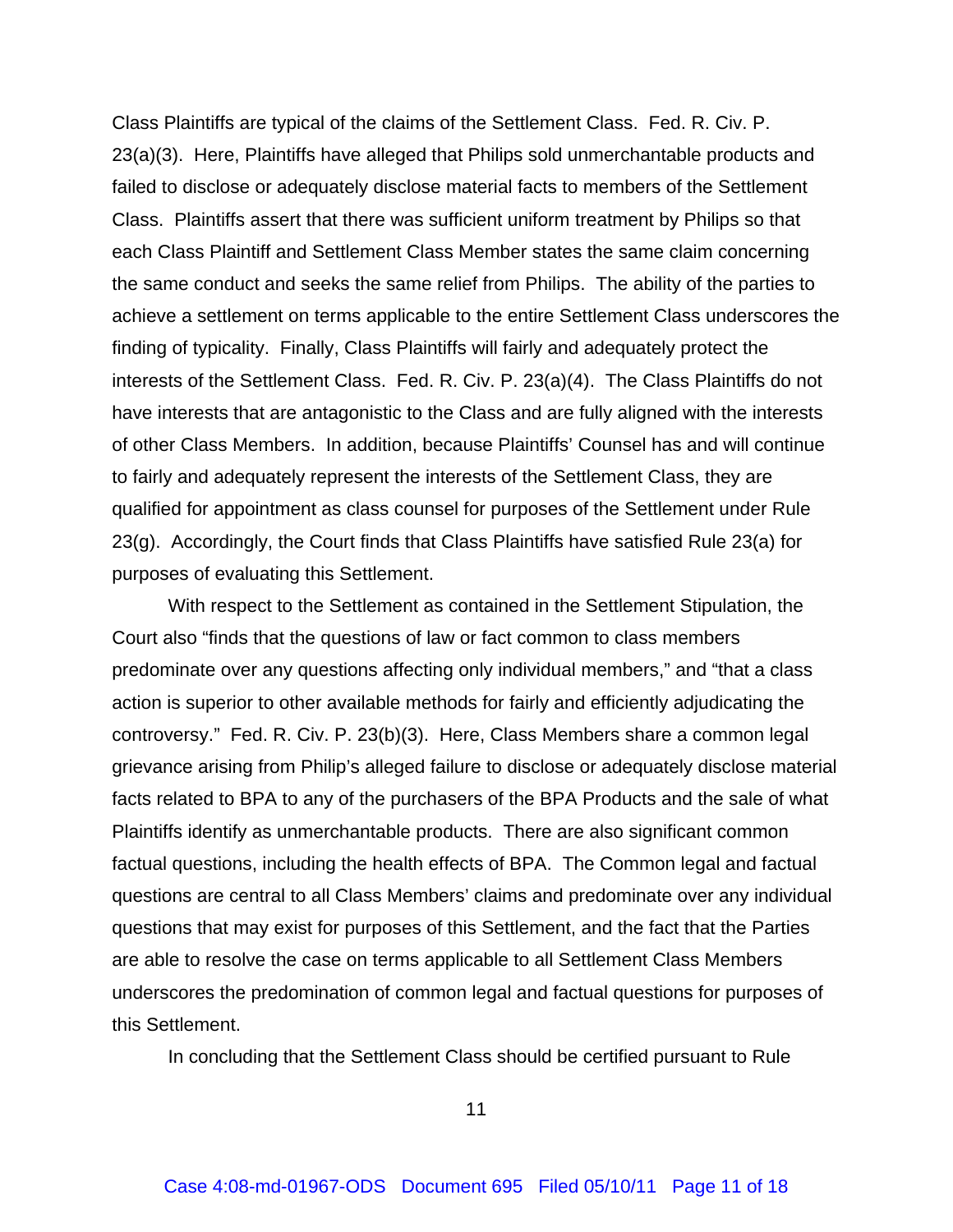23(b)(3) for settlement purposes, the Court further finds that a class action is superior, particularly in an effort to settle the Action, because individual class members have not shown any interest in individually controlling the prosecution of separate actions. Moreover, the cost of litigation far outpaces the individual recovery available to any Plaintiffs. *See* Fed. R. Civ. P. 23(b)(3)(A). Accordingly, the Court finds that, for purposes of this Settlement, Rule 23(b)(3) has also been satisfied.

The Court finds that the Notice Program (i) met the requirements of Rule 23(c)(3) and due process; (ii) was the best practicable notice under the circumstances; (iii) reasonably apprised Settlement Class Members of the pendency of the action and their right to object to the proposed Settlement or opt out of the Settlement Class; and (iv) was reasonable and constituted due, adequate and sufficient notice to all those entitled to receive notice. Additionally, the proposed Class Notice adequately informed Class Members of their rights in the Action. *See* Fed. R. Civ. P. 23(c)(2).

Consistent with the above, the Court finds that Class Plaintiffs are adequate representatives to maintain their unjust enrichment, consumer fraud, and implied warranty claims on behalf of class members in those states set forth above. The Court further finds that Class Plaintiffs are adequate representatives to represent a nationwide settlement class, consolidating the above listed classes. The Court hereby certifies the following Settlement Class:

All persons who from January 1, 2001 to the present, purchased or acquired (including by gift) a new BPA Product in the United States manufactured by Philips Electronics or Avent America. Excluded from the Settlement Class are: (1) any person that has already obtained any refund from any retailer in connection with the BPA Product(s) for which the Class Members seek relief in this case, (2) any Person who files a valid, timely Request for Exclusion; (3) any Person who purchased a BPA Product but gave away such product as a gift; and (4) any Judges to whom this Action is assigned and any member of their immediate families.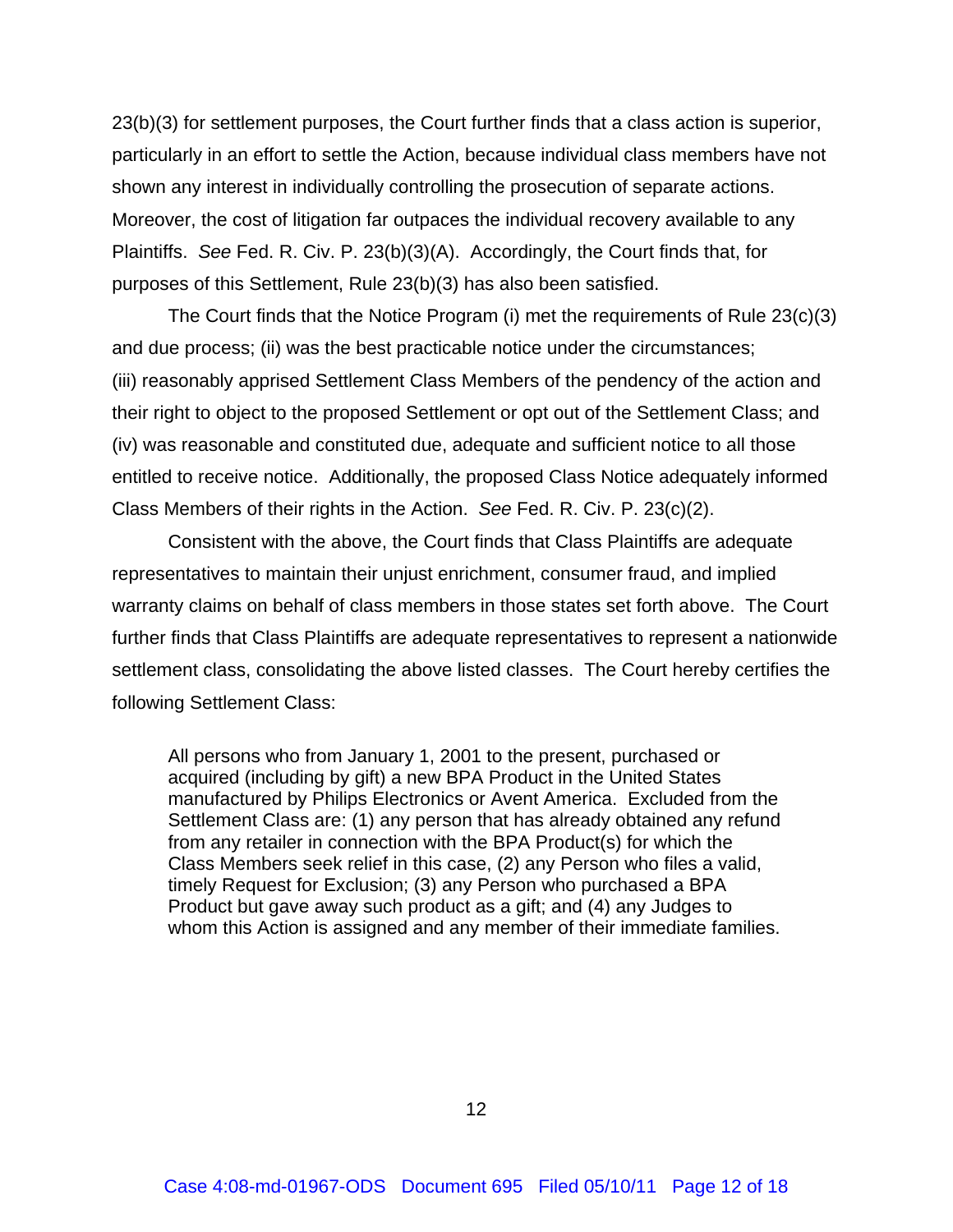### E. Dismissals

The Court hereby dismisses with prejudice the following actions or dismisses Philips and Avent America from the Constituent Actions with prejudice:

- *1. Broadway, et al. v. Avent America, Inc., et al.*, Case No. 08-00997 (W.D. Mo.);
- 2. *Sullivan et al. v. Avent America, Inc. et al.*, Case No. 08-0309 (W.D. Mo.) (as to Philips only);
- 3. *Thornberry et al. v. Avent America, Inc. et al.*, Case No. 08-0418 (W.D. Mo.) (as to Philips only);
- 4. *Wilson et al. v. Avent America, Inc. et al.*, Case No. 08-0618 (W.D. Mo.) (as to Philips only);
- 5. *Jaynes et al. v. Avent America, Inc. et al.*, Case No. 08-0619 (W.D. Mo.) (as to Philips only);
- 6. *Gale et al. v. RC2 et al.*, Case No. 08-0620 (W.D. Mo.) (as to Philips only);
- 7. *Broadway et al. v. Avent America, Inc. et al.*, Case No. 08-0692 (W.D. Mo.) (as to Philips only);
- 8 *Coyle v. Avent America, Inc. et al.*, Case No. 08-0693 (W.D. Mo.) (as to Philips only);
- 9. *Brady v. Avent America, Inc.*, Case No. 08-0694 (W.D. Mo.);
- 10. *Ginden v. Avent America, Inc. et al.*, Case No. 08-0695 (W.D. Mo.) (as to Philips only);
- 11. *Collier et al. v. Avent America, Inc. et al.*, Case No. 08-0696 (W.D. Mo.) (as to Philips only); and
- 12. *Barnes et al. v. Avent America, Inc. et al.*, Case No. 08-0792 (W.D. Mo.) (as to Philips only).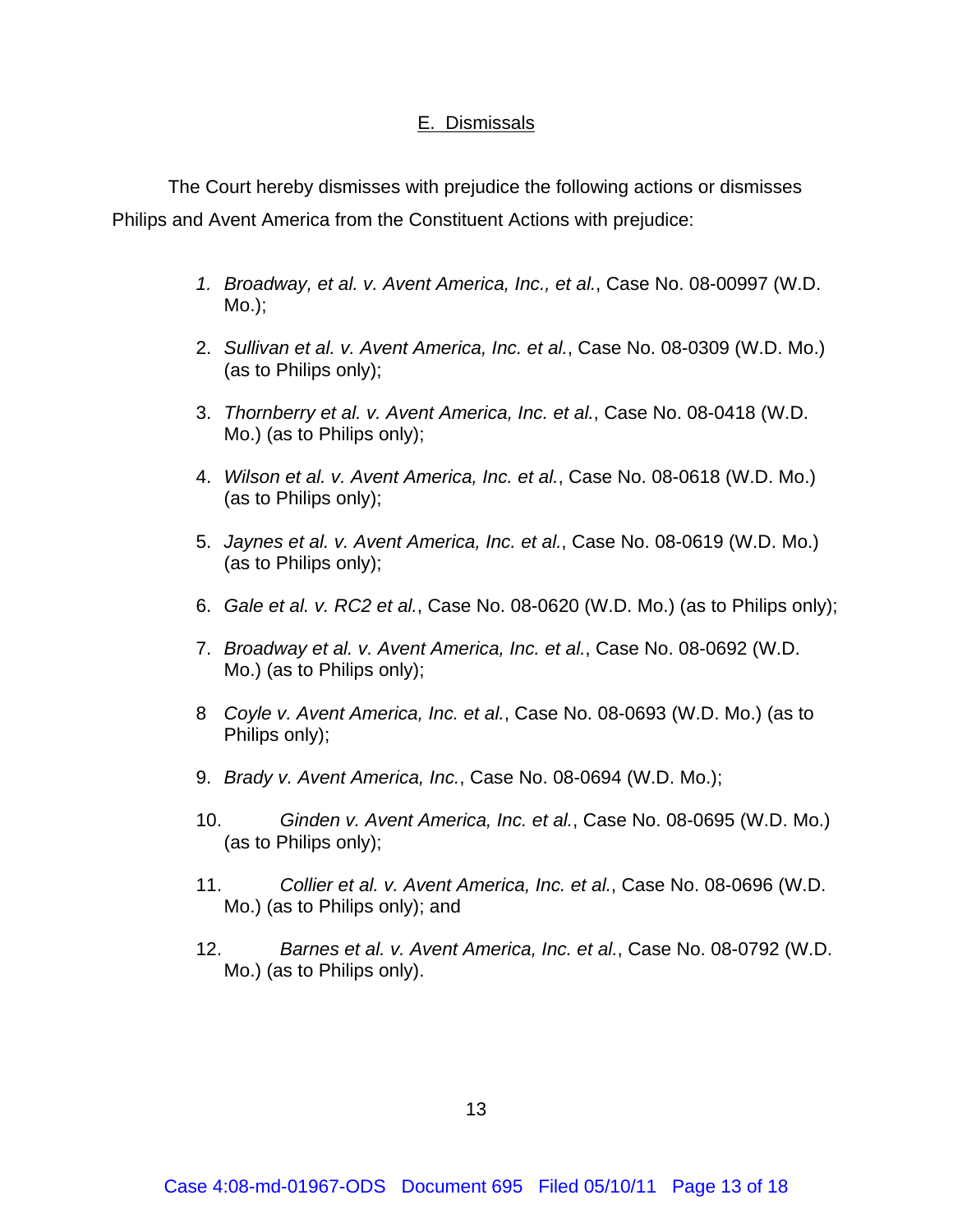Final judgments will be entered accordingly. With respect to those cases in which Philips is not the sole remaining defendant, pursuant to Fed. R. Civ. P. 54(b) the Court concludes there is no just reason for delaying entry of final judgment as to the claims against Philips.

### F. Injunctive Relief

Having found that the Settlement is fair, reasonable and adequate, the Court hereby enters the following injunction in accordance with the Parties' approved Settlement:

(a) From four years from the date of the Court's Preliminary Approval Order, Philips shall not knowingly sell baby bottles or "sippy" cups with materials containing Bisphenol-A ("BPA") for use in the United States (the "No Sale Bar"); provided however, that if any of the following Trigger Events occur, as defined below, Philips may sell baby bottles or "sippy" cups with materials containing BPA for use in the United States during the remaining term of the No Sale Bar and thereafter, subject to the disclosure obligation below.

(b) The Trigger Events are:

(i) any major manufacturer (including any of the Defendants other than Philips) announces that it intends to sell baby bottles or "sippy cups" made of polycarbonate plastic in the United States, or

(ii) any major manufacturer (including any of the Defendants other than Philips), sells or offers for sale baby bottles or "sippy cups" made of polycarbonate plastic.

(c) If either of the Trigger Events occur, Philips may sell baby bottles or "sippy cups" with disclosure appearing on the packaging that indicates that the product is made from "polycarbonate" or "polycarbonate plastic" and indicates in some manner with equally legible print, that BPA is a part of polycarbonate or polycarbonate plastic. This disclosure obligation shall last for one year following a Trigger Event.

(d) The Most Favored Nation Provision expressly applies to any injunctive relief.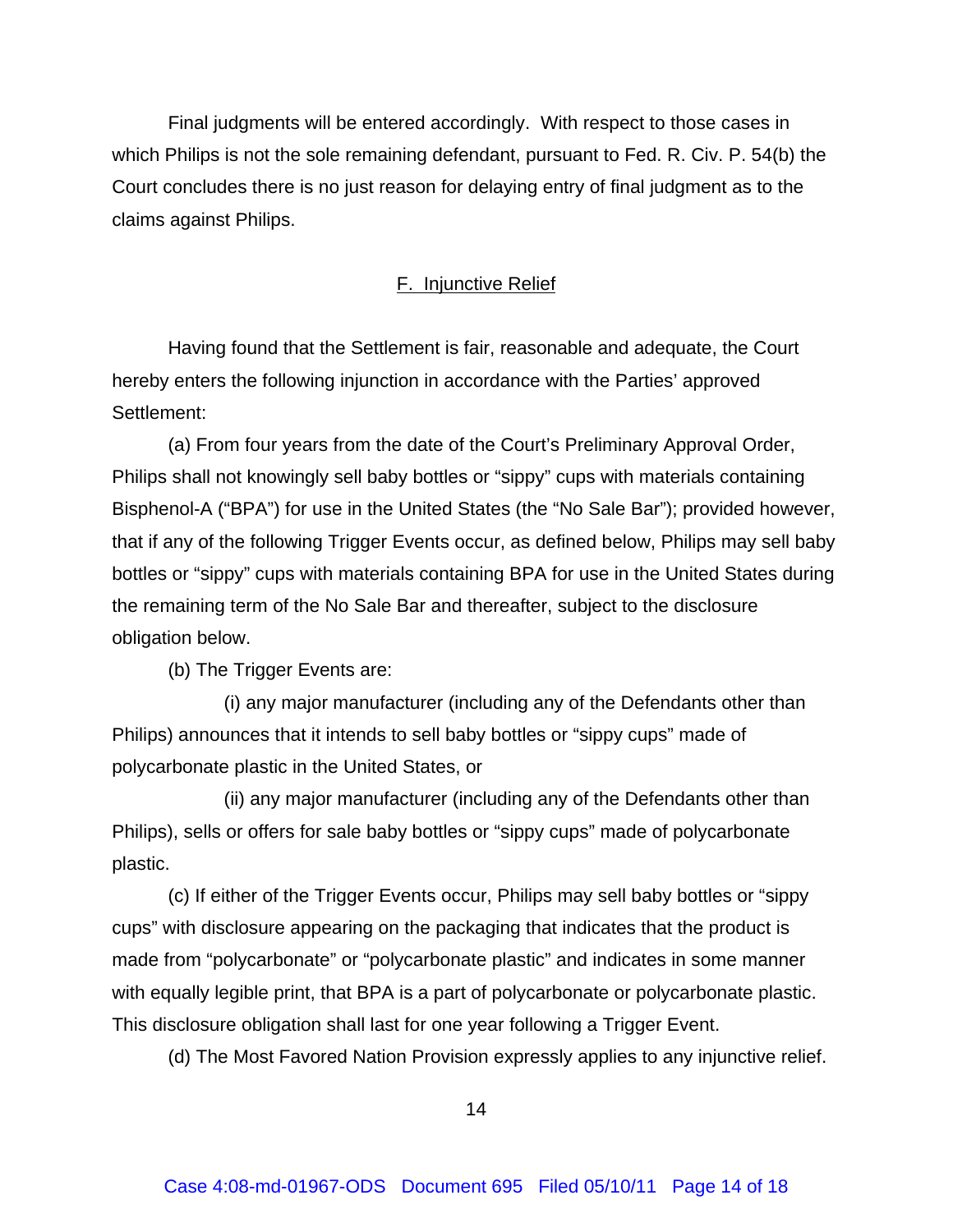#### G. Releases and Further Relief

The Releases set forth in the Settlement Stipulation are hereby effective. As the terms are defined in the Settlement Stipulation, each Released Party is released from the Released Claims that any Releasing Party has, had, or may have in the future, against each Released Party. The Releases are independent of the dismissals with prejudice provided herein. However, nothing in these Releases shall be deemed a release of a claim for personal injuries arising out of the use of a BPA Product. The Covenant Not To Sue has been given by each Settlement Class Member in favor of each Released Party, by which all Settlement Class Members are bound. Settlement Class Members are barred and enjoined from asserting against any Released Party any Released Claim.

Further, each Releasing Party and Settlement Class Member, and their respective present and former parents, subsidiaries, divisions and affiliates, the present and former partners, employees, officers and directors of each of them, the present and former attorneys, accountants, experts, consultants and insurers, and agents of each of them, each of the foregoing solely in their capacity as such, and the predecessors, successors, heirs and assigns of each of them, are released from all claims of every nature and description, known and unknown, that any Released Party has had, or may in the future have relating to the initiation, assertion, prosecution, non-prosecution, settlement and/or resolution of the Action or the Released Claims, and all Released Parties are barred and enjoined from asserting the same.

Further, Avent America, Inc. and Philips Electronics North America Corporation and their present and former parents, subsidiaries, divisions and affiliates, the present and former partners, employees, officers, and directors of each of them, the present and former attorneys, accountants, experts, consultants, insurers and agents of them, and the predecessors, successors, heirs and assigns of each of them are released from all claims of every nature and description, known and unknown, that any Releasing Party has, had or may in the future have relating to the defense, settlement and/or resolution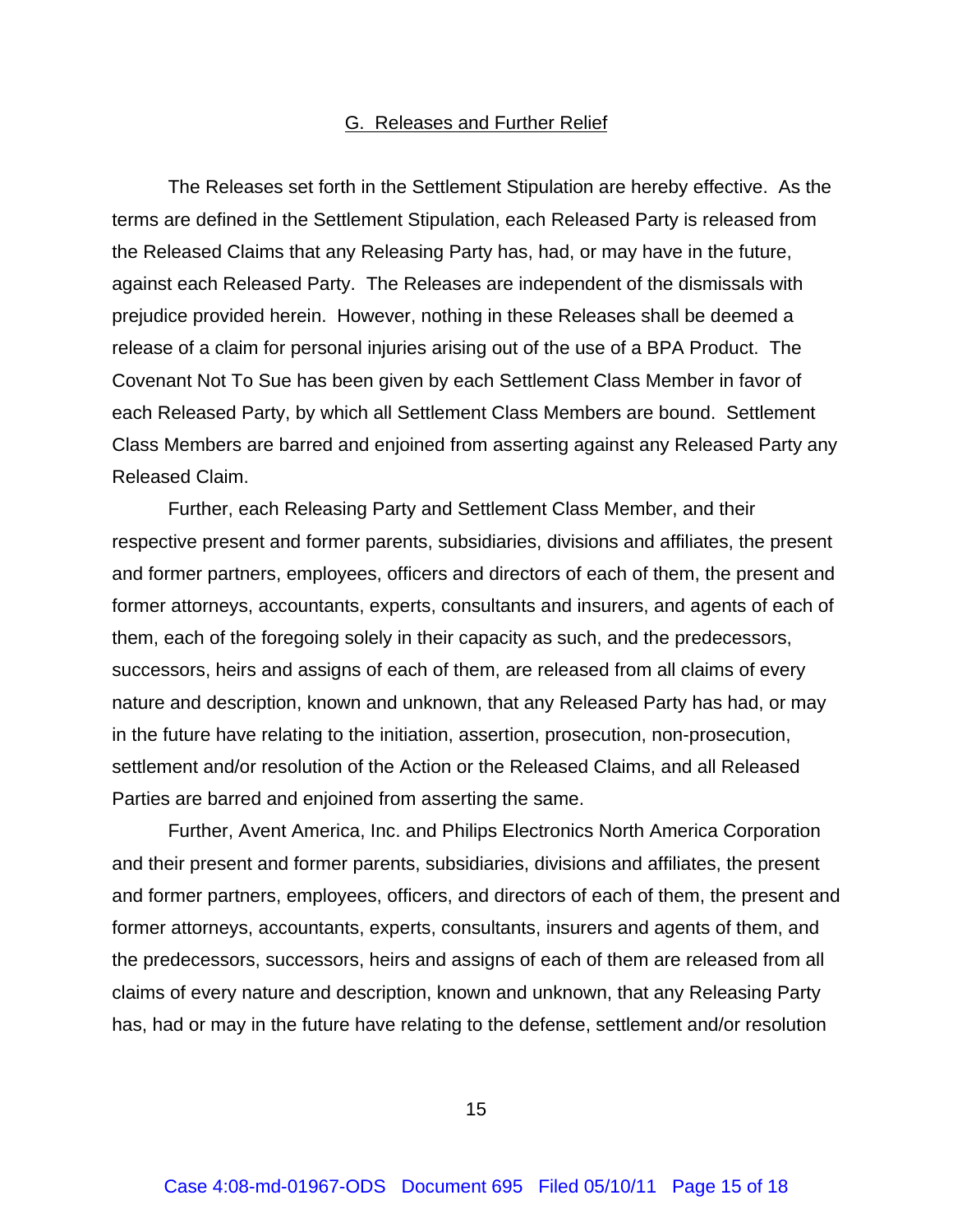of the Action or the Released Claims, and all Releasing Parties are barred and enjoined from asserting the same.

Finally, all Settlement Class Members are deemed to have waived and released all claims relating to Philips' disposal or destruction of BPA Product(s) pursuant to this and previous orders of the Court and the terms of the Settlement Stipulation.

### H. Opt-Outs

Only one member of the Class – Jon Eardley – timely elected to opt-out of the Settlement and the Class, and is therefore are not bound by the Settlement, the provisions of the Settlement Stipulation, and this Order. All other members of the Class (as permanently certified herein) shall be subject to all of the provisions of the Settlement, the provisions of the Settlement Stipulation, and this Order.

Notwithstanding the preceding paragraph, the two objectors – Ms. Weinstein and Mr. Carapia – are granted additional time to opt out of the class. They shall have until and including June 10, 2011, to file a notice of their desire to opt out of the class if they desire to do so. If they choose not to do so, they will be bound by the Settlement, the Settlement Stipulation, and this Order in the same manner as all other individuals who chose not to opt out.

### I. Attorneys' Fees and Costs

Co-Lead Counsel requests approval by the Court of an award of attorneys' fees and costs in the total amount of \$2,500,000. The Court concludes that an award of \$2,500,000 is fair and reasonable and hereby approves the award of attorneys' fees and costs in the amount of \$2,500,000 and shall be paid by Philips within ten (10) business days after entry of this Final Judgment and Order Approving Settlement, subject to the terms of the Stipulation. In awarding these fees and costs, the primary factors considered by the Court is the amount of time spent by counsel and the attorneys' reasonable hourly fees. The Court has also considered a number of other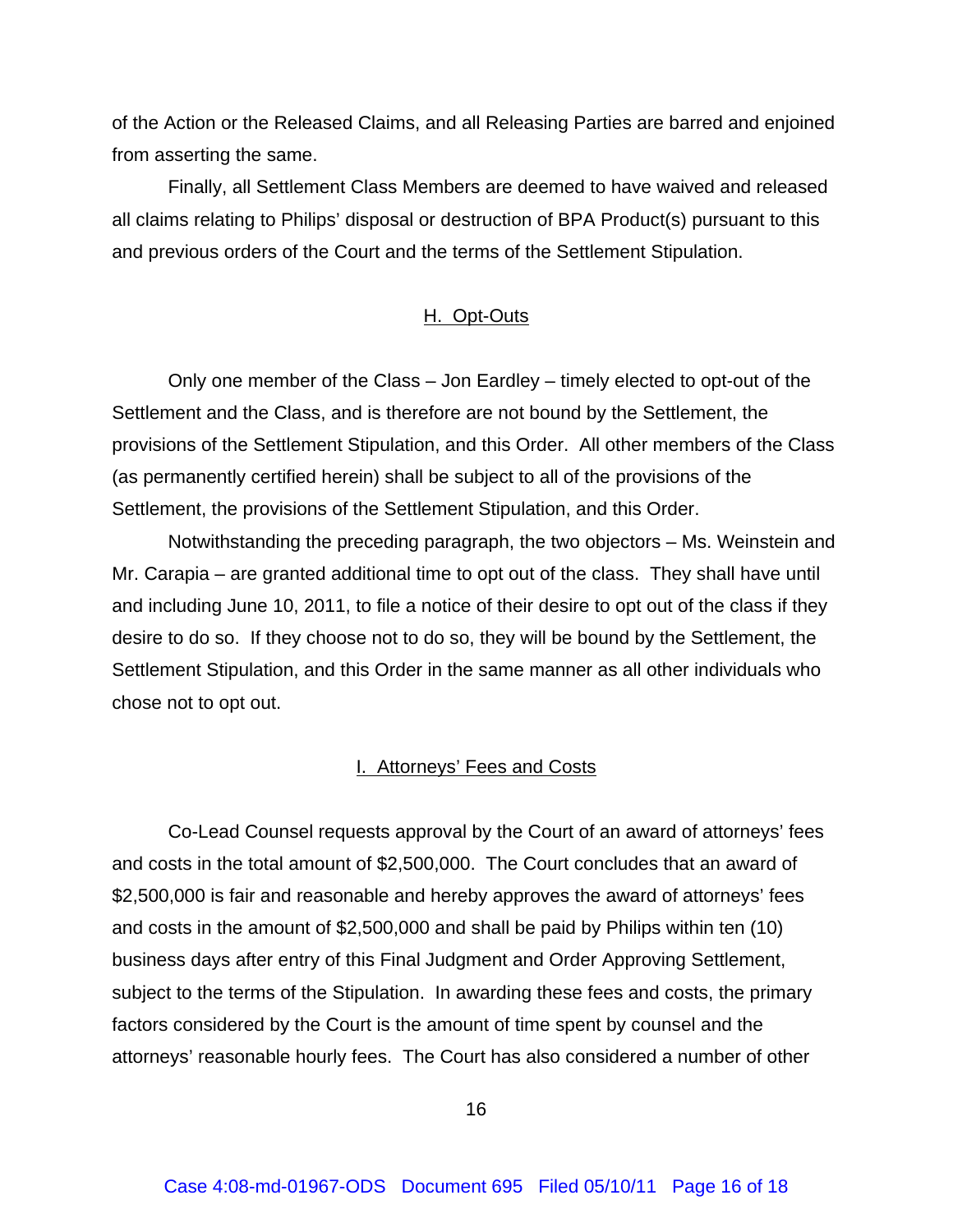factors, including a) the size of the fund and number of persons benefitted; b) the small number of objections by Settlement Class Members; c) the skill of the attorneys involved; d) the complexity and duration of litigation; and e) the risk of nonpayment. Co-Lead Counsel, in their sole discretion, shall allocate and distribute this award of Attorneys' Fees and Expenses among Plaintiffs' Counsel.

The objectors have taken issue with the attorney fee award, and most of their objections arise from their characterization of the settlement as a coupon settlement. In addition to the conclusions reached earlier, the Court holds that the fee award is proper even if the settlement is a coupon settlement. 28 U.S.C. § 1712(b)(1) states that if a coupon settlement is used to resolve a class action and "a portion of the recovery of the coupons is not used to determine the attorney's fee to be paid to class counsel," the fee award shall be based upon the lodestar. This provision supports the method used to calculate the fee award: the award is based primarily on the time expended and the attorneys' reasonable hourly fees, not on a percentage of the recovery. The award is proper even if the settlement is deemed to be a coupon settlement.

### J. Incentive Fee

Class Counsel has requested approval by the Court for an award of an incentive fee for each of the named Class Plaintiffs, in an amount of one thousand dollars (\$1,000). Class Plaintiffs were instrumental in prosecuting this case, such as by retaining counsel, reviewing and authorizing the filing of the complaint, submitting information to counsel, and authorizing the proposed Settlement. Class Plaintiffs also answered interrogatories, responded to document requests, and prepared for and gave deposition testimony. The Court finds the award of \$1,000 is justified in light of the total settlement and the material support provided by the Class Plaintiffs to the prosecution of the case.